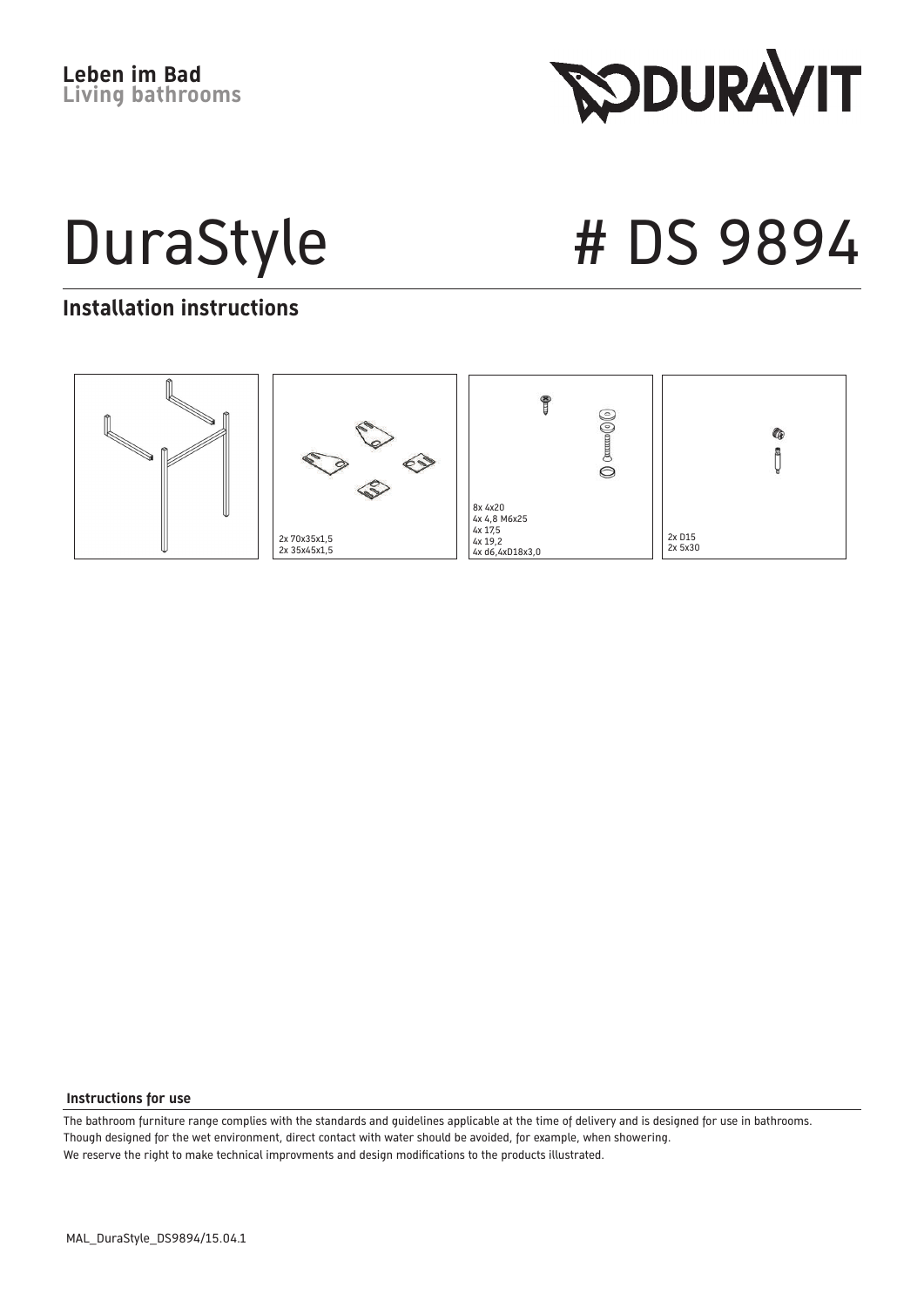



Using screw driver, screw four screws counter-clockwise. Connect left and right mounting with left and right tower rails.



Using screw driver, screw four screws counter-clockwise. Connect smaller left and right plates with the left and right console legs.



Using screw driver, screw two screws counter-clockwise.



Add two screws. The connect towel rails to the

Ø 6

console legs.



Using screw driver tighten the towel rails.



The height of the console can be adjusted by turning the bottom screws either clockwise or counter-clockwise.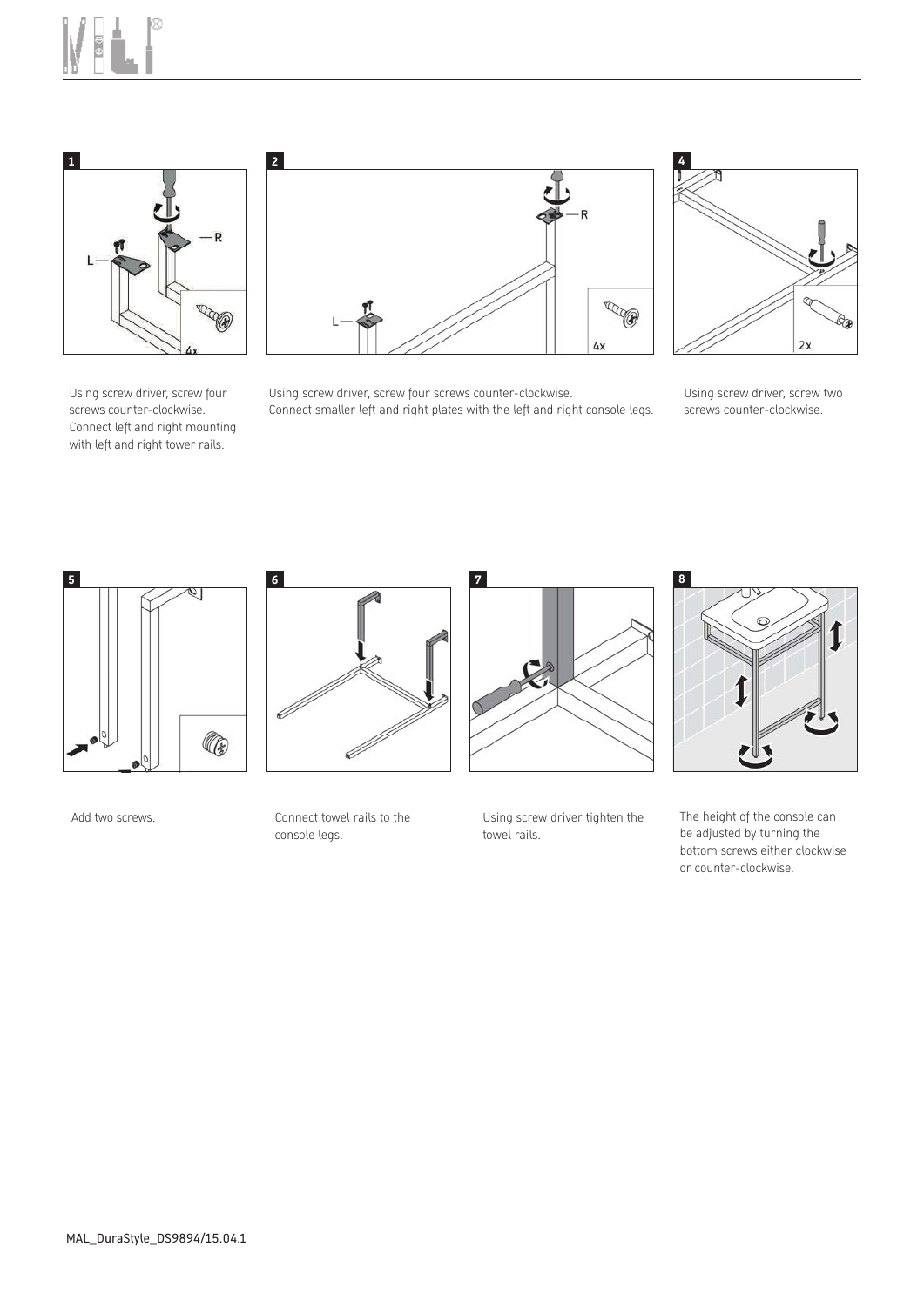







Check that four screws, eight washers and four caps are included.

Connect the console to the washbasin using screws and washers.

Attach four caps to the console.

Installation is complete.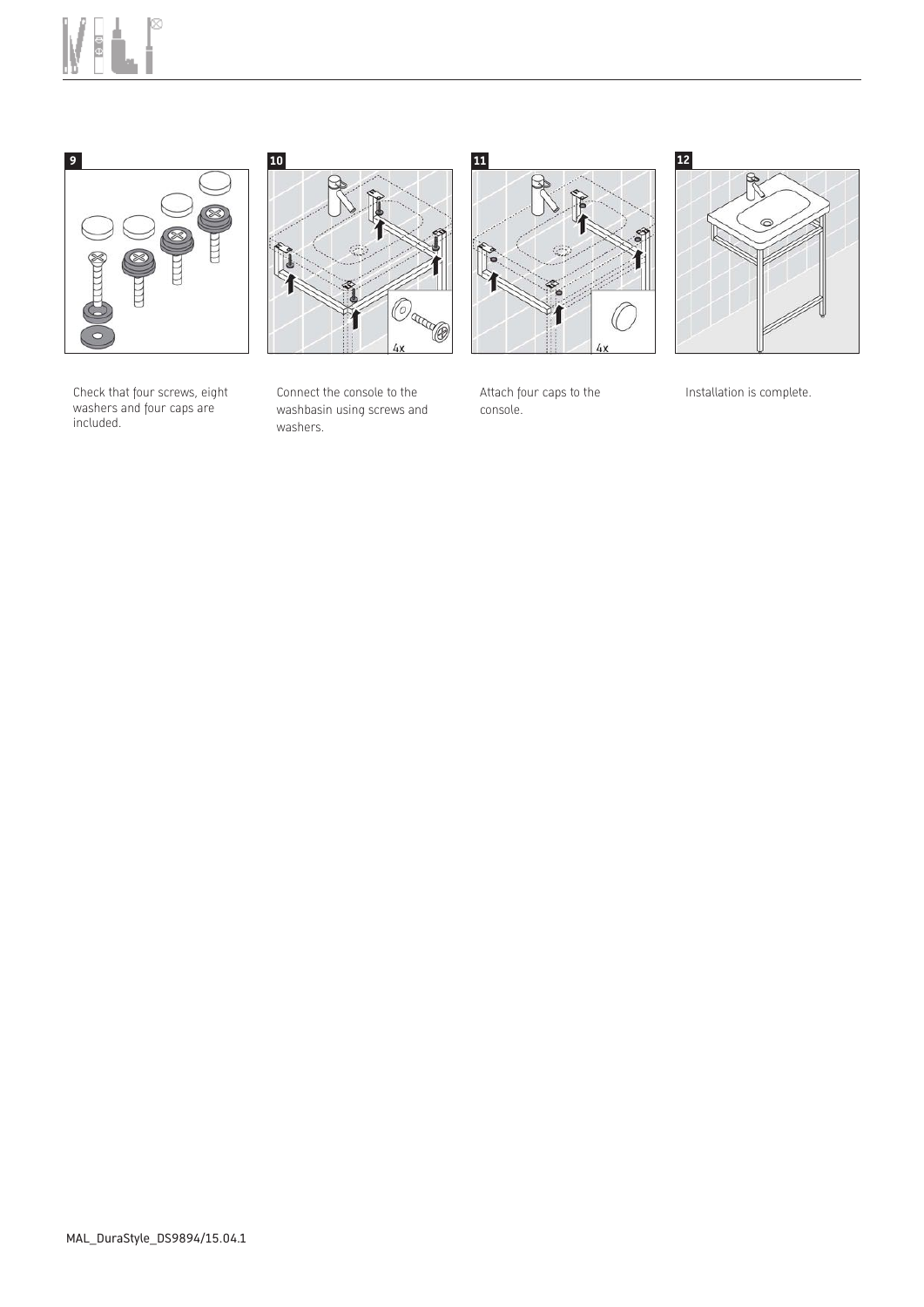Furniture complies with applicable requirements of the referenced standard(s): Safety Household and Commercial Furnishings (UL 962, 3rd ed. Issued: 07/07/08, Revised: 08/05/13) Portable Luminaires CSA C22.2 No. 12 - 1982 (R2004)

#### **IMPORTANT SAFETY INSTRUCTIONS**

When using an electrical furnishing, basic precautions should always be followed, including the following:

Read all instructions before using this furnishing.

#### **DANGER** To reduce the risk of electric shock:

1. Always power down all circuits before cleaning.

#### WARNING To reduce the risk of burns, fire, electric shock, or injury to persons:

1.Disconnect from power before putting on or taking off parts. A minimum of two people is required to remove and replace cabinet doors.

2. Close supervision is necessary when this furnishing is used by, or near children, invalids, or disabled persons.

3. Use this furnishing only for its intended use as described in these instructions. Do not use attachments not recommended by the manufacture.

4. Never operate this furnishing if it has a damaged cord or plug, if it is not working properly, if it has been dropped or damaged, or dropped into water. Return the furnishing to a service center for examination and repair.

- 5. Never drop or insert any object into any opening.
- 6. Do not use outdoors.
- 7. Do not operate where aerosol (spray) products are being used or where oxygen is being administered.

8. For loading always put heavier items at the bottom and not near the top in order to help prevent the possibility of the furnishing tipping over. MAXIMUM SHELF LOAD IN POUNDS ALLOWED: 6.61 lbs

9. To disconnect, power down all circuits.

10. Risk of Injury to Persons - do not place video equipment such as televisions or computer monitors on furnishing.

## **GROUNDING INSTRUCTIONS**

This product must be connected to a grounded metal, permanent wiring system, or an equipment - grounding conductor must be run with the circuit conductors and connected to the equipment grounding terminal or lead on the product.

# **ABOUT THE PRODUCT**

Products requiring electricity are designed to be switched at the wall and hardwired to a circuit provided by the customer. Product should be installed according to electrical code by a qualified technician. Read important safety instructions carefully. Direct wetting should be avoided. This products is intended for household/residential use only. We reserve the right to make technical improvements and to enhance the appearance of the products shown.

## **SAVE THESE INSTRUCTIONS**